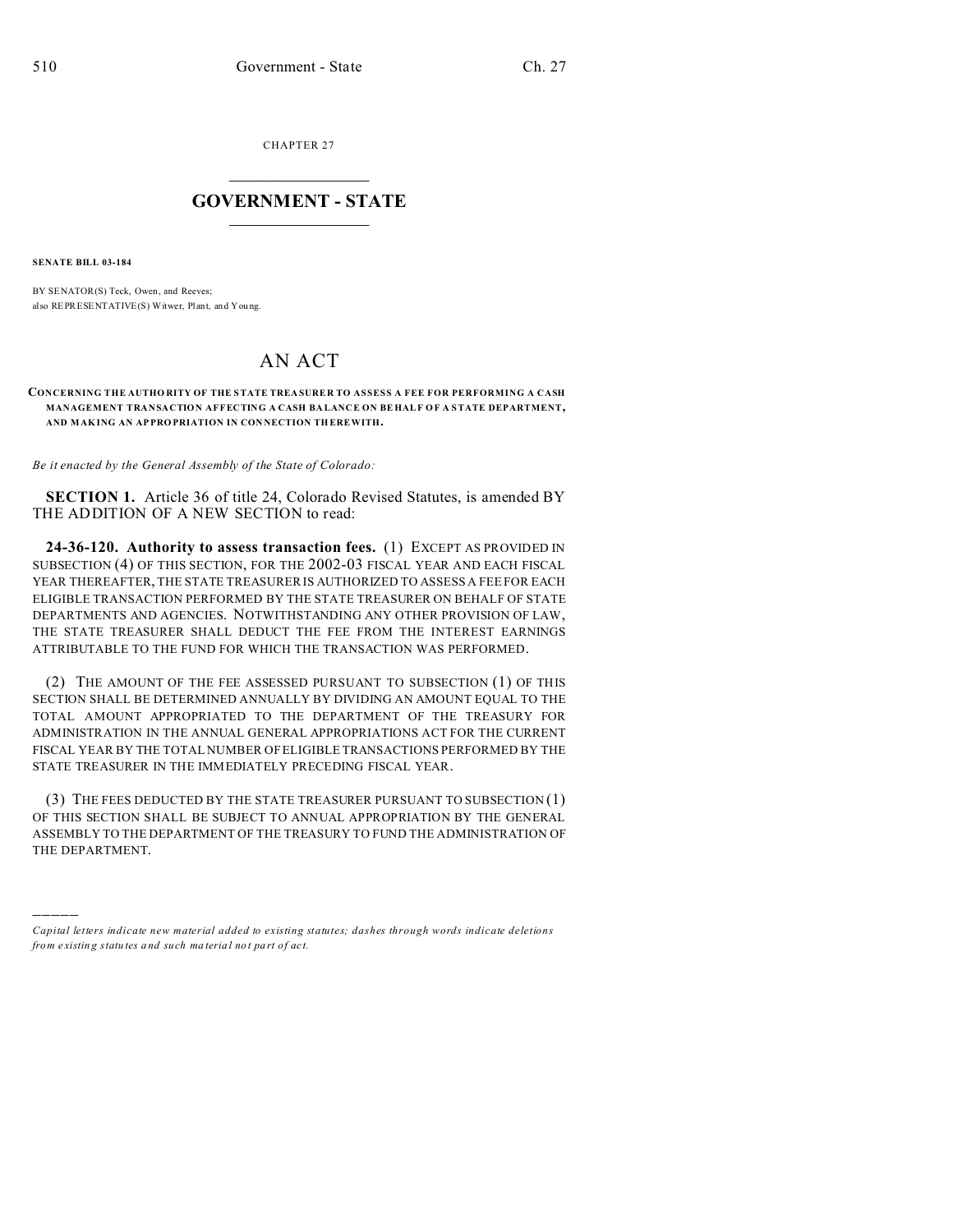(4) THE STATE TREASURER SHALL NOT ASSESS A FEE FOR AN ELIGIBLE TRANSACTION INVOLVING ANY OF THE FOLLOWING FUNDS:

(a) THE STATE EDUCATION FUND CREATED IN SECTION 17 (4) OF ARTICLE IX OF THE STATE CONSTITUTION;

(b) THE HIGHWAY USERS TAX FUND CREATED IN SECTION 43-4-201, C.R.S.;

(c) THE GREAT OUTDOORS COLORADO TRUST FUND CREATED IN SECTION 2 OF ARTICLE XXVII OF THE STATE CONSTITUTION;

(d) THE PUBLIC SCHOOL FUND DESCRIBED IN SECTION 3 OF ARTICLE IX OF THE STATE CONSTITUTION;

(e) THE OLD AGE PENSION FUND CREATED IN SECTION 1 OF ARTICLE XXIV OF THE STATE CONSTITUTION; AND

(f) ANY OTHER FUND AGAINST WHICH THE ASSESSMENT OF A FEE WOULD BE CONTRARY TO THE STATE CONSTITUTION.

(5) THE STATE TREASURER SHALL NOTIFY EACH STATE DEPARTMENT AND AGENCY FOR WHICH THE STATE TREASURER PERFORMS ELIGIBLE TRANSACTIONS OF THE AMOUNT OF FEES THAT WILL BE DEDUCTED FROM ANY FUND MANAGED BY THE STATE DEPARTMENT OR AGENCY NO LATER THAN JULY 1 OF THE FISCAL YEAR IN WHICH THE FEES WILL BE DEDUCTED.

(6) AS USED IN THIS SECTION, "ELIGIBLE TRANSACTION" MEANS ANY CASH MANAGEMENT TRANSACTION THAT AFFECTS A CASH BALANCE, INCLUDING, BUT NOT LIMITED TO, ELECTRONIC FUND TRANSFERS, PAYROLL AND OTHER AUTOMATED DISBURSEMENTS, PAYMENTS, CASH RECEIPTS, WARRANT TRANSACTIONS, AND JOURNAL ENTRIES.

**SECTION 2.** Part XXII (1) and the affected totals of section 2 of chapter 399, Session Laws of Colorado 2002, are amended to read:

Section 2. **Appropriation.**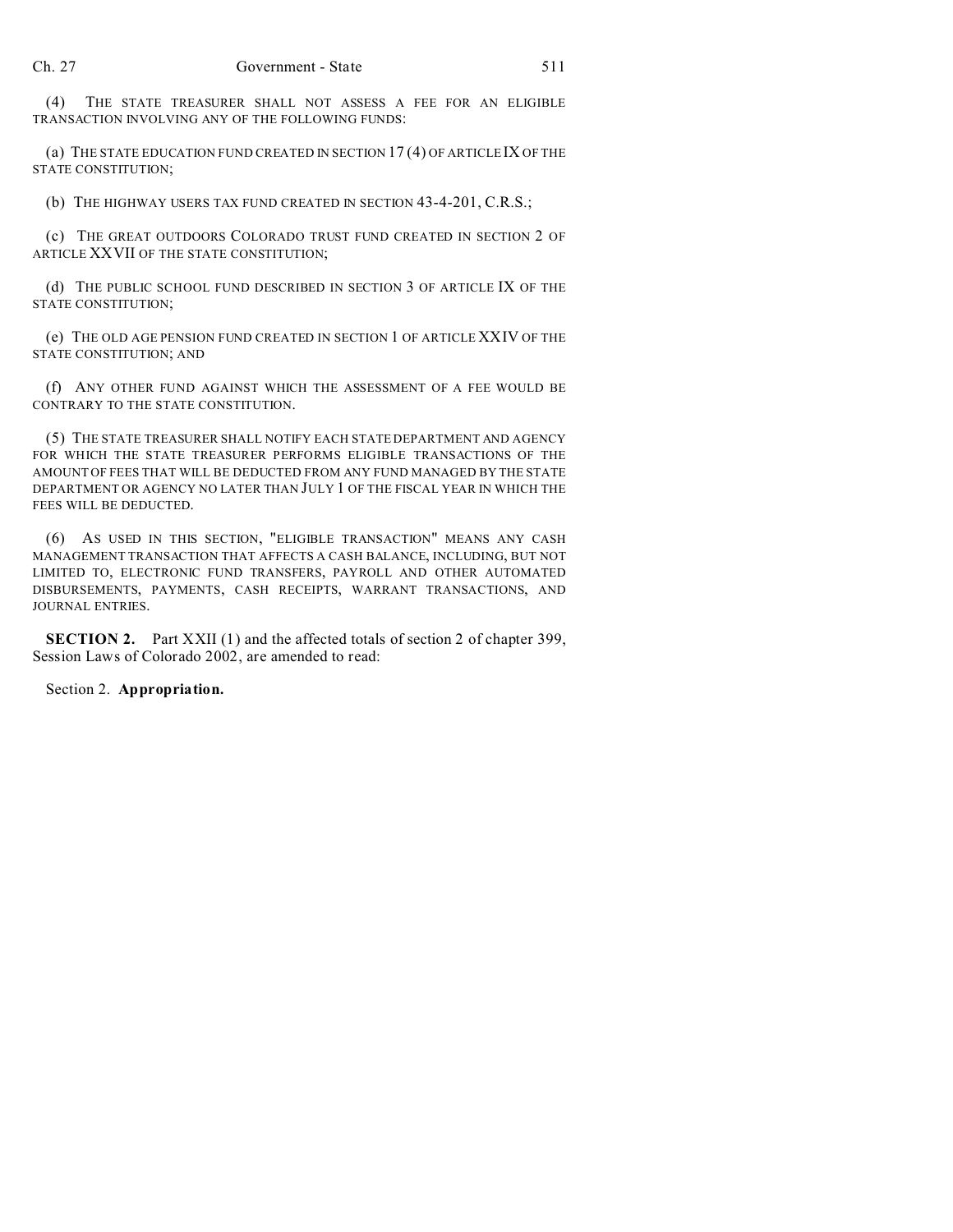|                    |       |                        | APPROPRIATION FROM     |                      |                      |                         |  |
|--------------------|-------|------------------------|------------------------|----------------------|----------------------|-------------------------|--|
| ITEM &<br>SUBTOTAL | TOTAL | GENERAL<br><b>FUND</b> | GENERAL<br><b>FUND</b> | CASH<br><b>FUNDS</b> | CASH<br><b>FUNDS</b> | FEDERAL<br><b>FUNDS</b> |  |
|                    |       |                        | <b>EXEMPT</b>          |                      | <b>EXEMPT</b>        |                         |  |
|                    |       |                        |                        |                      |                      |                         |  |

**PART XXII DEPARTMENT OF THE TREASURY**

## **(1) ADMINISTRATION<sup>240</sup>**

| Personal Services                | 1,057,254    |  |
|----------------------------------|--------------|--|
|                                  | $(16.0$ FTE) |  |
| Health, Life, and Dental         | 52,463       |  |
| Short-term Disability            | 1,827        |  |
| Salary Survey and Senior         |              |  |
| <b>Executive Service</b>         | 75,075       |  |
| Performance-based Pay            |              |  |
| Awards                           | 12,315       |  |
| Operating Expenses               | 137,731      |  |
| <b>Information Technology</b>    |              |  |
| Asset Maintenance <sup>241</sup> | 1,450        |  |
| Legal Services for 330           |              |  |
| hours                            | 19,734       |  |
| Purchase of Services             |              |  |
| from Computer Center             | 1,108        |  |
|                                  |              |  |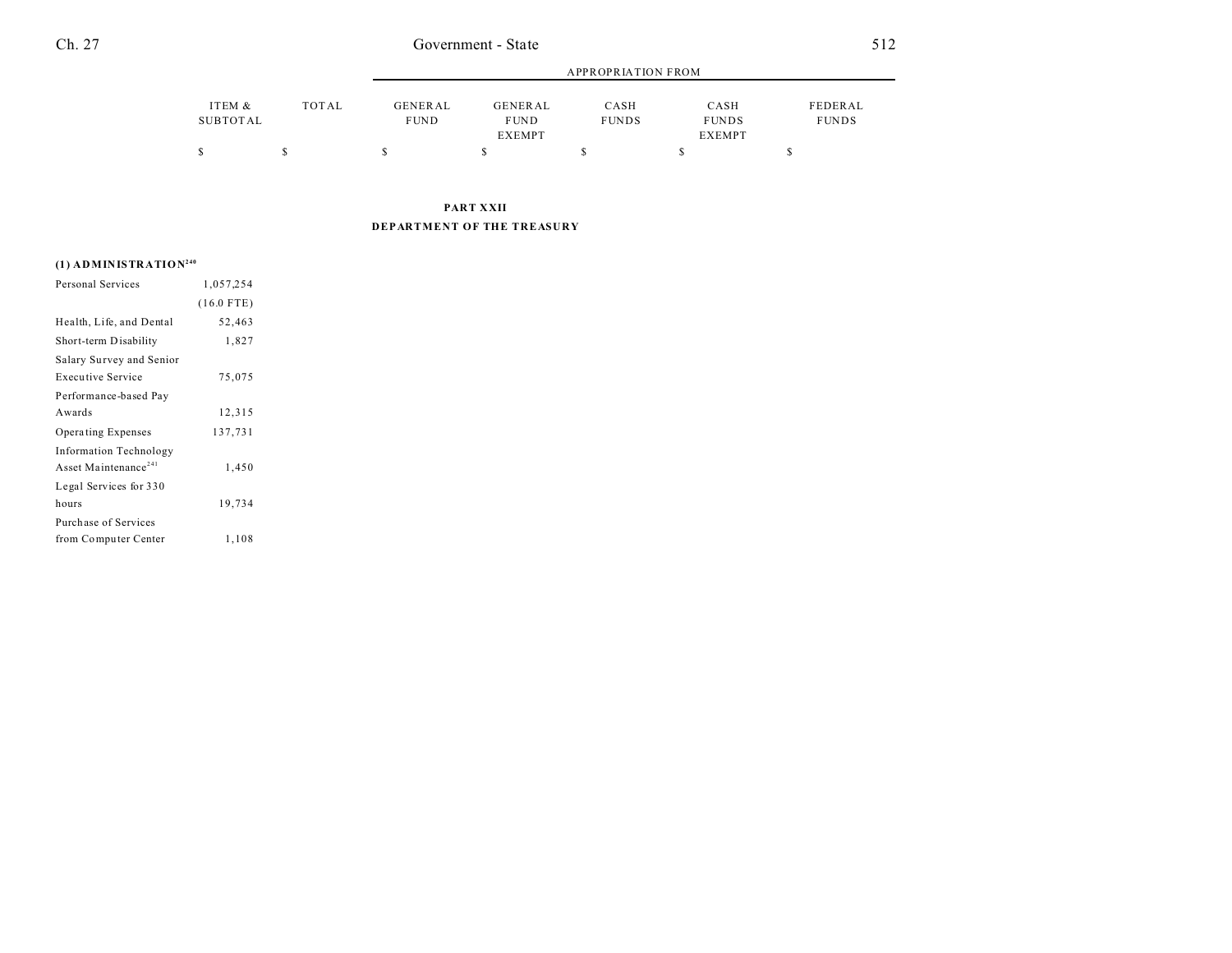| Payment to Risk        |           |           |           |                   |            |
|------------------------|-----------|-----------|-----------|-------------------|------------|
| Management and         |           |           |           |                   |            |
| Property Funds         | 3,206     |           |           |                   |            |
| Capitol Complex Leased |           |           |           |                   |            |
| Space                  | 40,768    |           |           |                   |            |
| Discretionary Fund     | $5,000^a$ |           |           |                   |            |
|                        |           | 1,407,931 | 1,355,602 |                   | $52,329^b$ |
|                        |           |           | 768,486   | $587,116^{\circ}$ |            |

<sup>a</sup> This amount is included for purposes of complying with the limitation on state fiscal year spending imposed by Article X, Section 20 of the State Constitution. This amount is continuously appropria ted by a permanent statute or constitu tional provision a nd is not su bject to the limitation on General Fund appropriations as set forth in Section 24-75-201.1, C.R.S.

b This amount shall be from the principal balance of the Unclaimed Property Trust Fund pursuant to Section 38-13-116.5, C.R.S.

c THIS AMOUNT SHALL BE FROM CASH MANAGEMENT TRANSACTION FEES ASSESSED BY THE STATE TREASURER IN ACCORDANCE WITH SECTION 24-36-120, C.R.S.

#### **TOTALS PART XXII**

| $(TREASURY)^{5,6}$ | \$354,365,507 | \$92.907.091° |                    |  |
|--------------------|---------------|---------------|--------------------|--|
|                    |               | \$92,319,975  | $$587.116^{\circ}$ |  |

<sup>a</sup> Of this amount, \$91,168,611 is included as information for purposes of complying with the limitation on state fiscal year spending imposed by Article X, Section 20 of the State Constitution. As this amount is continuously appropriated by a permanent statute or constitutional provision, it is not subject to the limitation on General Fund appropriations as set forth in Section 24-75-201.1, C.R.S.

<sup>b</sup> Of this amount, \$260,555,000 is distributed to counties and municipalities from the Highway Users Tax Fund pursuant to Sections 43-4-207 and 43-4-208, C.R.S. For purposes of complying with the limitation on state fiscal year spending imposed by Article X, Section 20 of the State Constitution, these moneys are included for informational purposes as they are appropriated by a permanent statute or constitutional provision.

c THIS AMOUNT SHALL BE FROM CASH MANAGEMENT TRANSACTION FEES ASSESSED BY THE STATE TREASURER IN ACCORDANCE WITH SECTION 24-36-120, C.R.S.

Ch. 27 Government - State 513